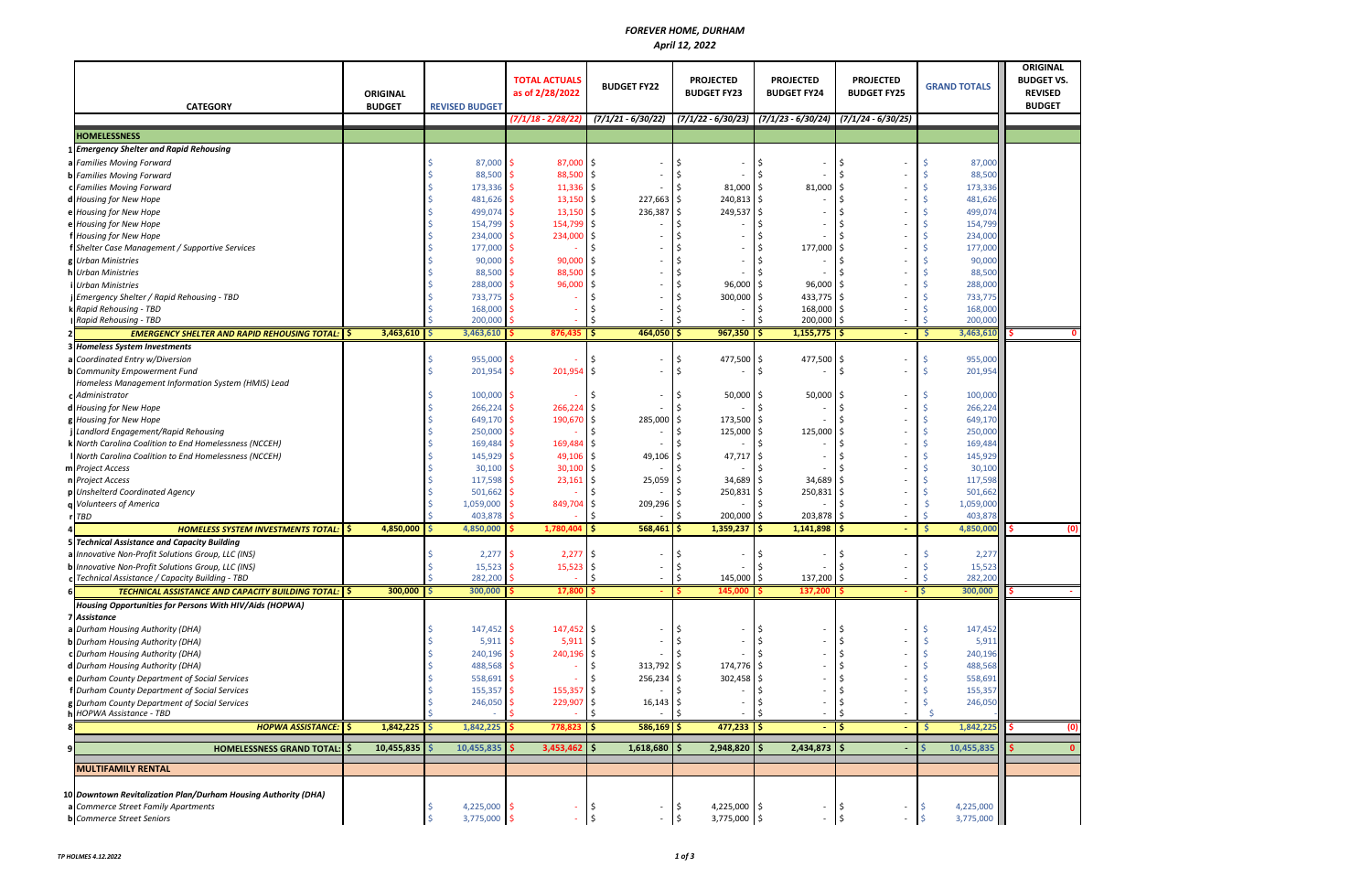## *FOREVER HOME, DURHAM April 12, 2022*



|         | <b>CATEGORY</b>                                                 | <b>ORIGINAL</b><br><b>BUDGET</b> | <b>REVISED BUDGET</b> | <b>TOTAL ACTUALS</b><br>as of 2/28/2022 | <b>BUDGET FY22</b>     |                          | <b>PROJECTED</b><br><b>BUDGET FY23</b> | <b>PROJECTED</b><br><b>BUDGET FY24</b>                         | <b>PROJECTED</b><br><b>BUDGET FY25</b> | <b>GRAND TOTALS</b> |  | <b>ORIGINAL</b><br><b>BUDGET VS.</b><br><b>REVISED</b><br><b>BUDGET</b> |
|---------|-----------------------------------------------------------------|----------------------------------|-----------------------|-----------------------------------------|------------------------|--------------------------|----------------------------------------|----------------------------------------------------------------|----------------------------------------|---------------------|--|-------------------------------------------------------------------------|
|         |                                                                 |                                  |                       | $(7/1/18 - 2/28/22)$                    | $(7/1/21 - 6/30/22)$   |                          |                                        | $(7/1/22 - 6/30/23)$ $(7/1/23 - 6/30/24)$ $(7/1/24 - 6/30/25)$ |                                        |                     |  |                                                                         |
|         | c Durham Housing Authority (DHA)                                |                                  | 2,900,000             | 2,900,000                               |                        |                          |                                        |                                                                |                                        | 2,900,000           |  |                                                                         |
|         | d Building                                                      |                                  | 17,524,628            |                                         |                        |                          |                                        |                                                                | 17,524,628                             | 17,524,628          |  |                                                                         |
|         | e Durham Housing Authority (DHA) Main Street Bridge Loan        |                                  | 4,120,000             |                                         |                        |                          | 4,120,000                              |                                                                |                                        | 4,120,000           |  |                                                                         |
|         | <b>Dillard Street</b>                                           |                                  | 4,500,000             |                                         |                        |                          |                                        | $4,500,000$   \$                                               |                                        | 4,500,000           |  |                                                                         |
|         | g Durham Downtown and Neighborhood Plan (DDNP)                  |                                  | 19,104,567            |                                         |                        |                          |                                        | $8,158,542$ \$                                                 | 10,946,025                             | 19,104,567          |  |                                                                         |
|         | <b>Elizabeth Street</b>                                         |                                  | 2,500,000             |                                         |                        |                          | 2,500,000                              |                                                                |                                        | 2,500,000           |  |                                                                         |
|         | JJ Henderson Senior                                             |                                  | 256,652               |                                         | 256,652                |                          | -\$                                    |                                                                |                                        | 256,652             |  |                                                                         |
| 11      | DOWNTOWN REVITALIZATION PLAN / DHA TOTAL:   \$                  | 58,905,847                       | 58,905,847            | 2,900,000                               | ۱Ś<br>$256,652$ \$     |                          | 14,620,000                             | $12,658,542$ \$                                                | 28,470,653                             | 58,905,847          |  |                                                                         |
|         | 12 Downtown Plan Acceleration/New 4% LIHTC                      |                                  |                       |                                         |                        |                          |                                        |                                                                |                                        |                     |  |                                                                         |
|         | a Ashton Place - DHIC/Self-Help                                 |                                  | 2,000,000             |                                         |                        |                          | 2,000,000                              | Ŝ.                                                             |                                        | 2,000,000           |  |                                                                         |
|         | <b>b</b> Farrington Road Apartmentss - Laurel Street Residental |                                  | 3,690,000             | 410,327                                 | 1,160,327              |                          | $2,119,345$ \$<br>Ś                    |                                                                |                                        | 3,690,000           |  |                                                                         |
|         | c Hardee Street Apartments - DHIC/Self-Help                     |                                  | 4,950,000             |                                         |                        |                          | 4,000,000                              | \$<br>950,000                                                  |                                        | 4,950,000           |  |                                                                         |
|         | d Multifamily Rental Request for Proposal (RFP)                 |                                  | 16,785,000            |                                         |                        |                          |                                        | 1,500,000<br>Ś                                                 | 15,285,000                             | 16,785,000          |  |                                                                         |
|         | e Southside Phase III - McCormack Baron Salazar                 |                                  | 5,950,000             |                                         |                        |                          |                                        | 5,950,000 \$                                                   |                                        | 5,950,000           |  |                                                                         |
|         | <b>f</b> Southside Phase III - McCormack Baron Salazar          |                                  | 1,750,000             |                                         |                        |                          | 1,750,000                              | Ś                                                              | -Ś                                     | 1,750,000           |  |                                                                         |
| 13      | DOWNTOWN PLAN ACCELERATION/NEW 4% LIHTC TOTAL: \\$              | $16,000,000$ \$                  | 35,125,000            | 410,327                                 | l \$<br>$1,160,327$ \$ |                          | $9,869,345$   \$                       | $8,400,000$ \$                                                 | 15,285,000                             | 35,125,000          |  | (19, 125, 000)                                                          |
|         | 14 Multifamily Production/Preservation                          |                                  |                       |                                         |                        |                          |                                        |                                                                |                                        |                     |  |                                                                         |
|         | a 2702 N. Duke Apartments - CASA                                |                                  | 145,053               | 25,053                                  | 120,000                |                          | Ŝ                                      |                                                                |                                        | 145,053             |  |                                                                         |
|         |                                                                 |                                  |                       |                                         |                        |                          |                                        |                                                                |                                        |                     |  |                                                                         |
|         | <b>b</b> 2702 N. Duke Apartments - CASA                         |                                  | 1,823,769             |                                         | 1,823,769              |                          |                                        |                                                                |                                        | 1,823,769           |  |                                                                         |
|         | <b>C</b> Harriet's Place - Reinvestment Partners                |                                  | $1,600,000$ \$        |                                         |                        |                          |                                        | 1,600,000                                                      |                                        | 1,600,000           |  |                                                                         |
|         | d Ross Road - Reinvestment Partners                             |                                  | 2,820,078             | 400,000 \$                              | 2,420,078              |                          | S                                      |                                                                |                                        | 2,820,078           |  |                                                                         |
|         | e Ross Road - Reinvestment Partners                             |                                  | 1,948,280             | 1,725,893                               | 222,387                |                          |                                        | Ś                                                              |                                        | 1,948,280           |  |                                                                         |
|         | Ross Road - Reinvestment Partners                               |                                  | 1,250,715             |                                         | 1,250,715              |                          | S                                      | Š.                                                             |                                        | 1,250,715           |  |                                                                         |
| 15      | <b>MULTIFAMILY PRODUCTION/PRESERVATION TOTAL:   \$</b>          | 25,000,000 \$                    | 9,587,894             | $2,150,945$ \$                          | $5,836,949$ \$         |                          | $\sim$                                 | $1,600,000$   \$                                               |                                        | 9,587,894           |  | 15,412,106                                                              |
|         | <b>16 Preservation Outreach</b>                                 |                                  |                       |                                         |                        |                          |                                        |                                                                |                                        |                     |  |                                                                         |
|         | <b>Market Study and Outreach</b>                                |                                  | 360,000               |                                         |                        |                          | S                                      | Ś<br>$360,000$   \$                                            |                                        | 360,000             |  |                                                                         |
| $17 \,$ | <b>PRESERVATION OUTREACH TOTAL: S</b>                           | 360,000                          | 360,000               |                                         | -Ś                     |                          | Ŝ                                      | Ś<br>$360,000$   \$                                            |                                        | 360,000             |  |                                                                         |
|         | Community Development Department (CDD) / Office of Econmic &    |                                  |                       |                                         |                        |                          |                                        |                                                                |                                        |                     |  |                                                                         |
|         | Workforce Development Department (OEWD) / Durham Housing        |                                  |                       |                                         |                        |                          |                                        |                                                                |                                        |                     |  |                                                                         |
|         | 18 Authority (DHA) Employment Pilot                             |                                  |                       |                                         |                        |                          |                                        |                                                                |                                        |                     |  |                                                                         |
|         | CDD/OEWD/DHA Employment Pilot                                   |                                  | 2,468,000             |                                         | -Ś                     | $\overline{a}$           | \$<br>$\sim$<br>Ŝ.                     | 863,800 \$<br>Ś<br>-Ś                                          | 1,604,200                              | 2,468,000           |  |                                                                         |
| 19      | CDD/OEWD/DHA EMPLOYMENT PILOT TOTAL: S                          |                                  | 2,468,000             |                                         |                        |                          |                                        | $863,800$ \$                                                   | 1,604,200                              | 2,468,000           |  | (2,468,000)                                                             |
| 20      | MULTIFAMILY RENTAL GRAND TOTAL: S                               | 100,265,847                      | 106,446,741           | 5,461,272                               | l \$<br>7,253,928      |                          | 24,489,345<br>.S                       | $23,882,342$ \$<br>-S                                          | 45,359,853                             | 106,446,741         |  | (6, 180, 894)                                                           |
|         |                                                                 |                                  |                       |                                         |                        |                          |                                        |                                                                |                                        |                     |  |                                                                         |
|         | 21 NEIGHBORHOOD STABILIZATION                                   |                                  |                       |                                         |                        |                          |                                        |                                                                |                                        |                     |  |                                                                         |
|         | 22 Small Scale Production/Preservation                          |                                  |                       |                                         |                        |                          |                                        |                                                                |                                        |                     |  |                                                                         |
|         | a Durham Community Land Trustees (DCLT)                         |                                  | 1,000,000             |                                         |                        |                          | 1,000,000<br>Ś                         | \$                                                             |                                        | 1,000,000           |  |                                                                         |
|         | b New Request for Proposals (RFPs) 1 - TBD                      |                                  | 1,833,953             |                                         |                        |                          | $1,833,953$ \$                         |                                                                |                                        | 1,833,953           |  |                                                                         |
|         | c New Request for Proposals (RFPs) 2 - TBD                      |                                  | $2,257,500$ \$        |                                         |                        |                          | \$                                     | \$<br>1,128,750 \$                                             | 1,128,750                              | 2,257,500           |  |                                                                         |
|         | d New Request for Proposals (RFPs) 3 - TBD                      |                                  | 2,257,500             |                                         |                        | $\overline{\phantom{a}}$ | \$                                     | $1,128,750$ \$<br>Ś                                            | 1,128,750                              | 2,257,500           |  |                                                                         |
| 33      | <b>SMALL SCALE PRODUCTION/PRESERVATION TOTAL:   \$</b>          | $7,500,000$ $\frac{1}{5}$        | 7,348,953             |                                         | ۱\$                    | $\sim$                   | -\$<br>$2,833,953$ \$                  | $2,257,500$ \$                                                 | 2,257,500                              | 7,348,953           |  | 151,047                                                                 |
|         | <b>31 Home Repair and Rehabilitation</b>                        |                                  |                       |                                         |                        |                          |                                        |                                                                |                                        |                     |  |                                                                         |
|         | a Habitat for Humanity of Durham (Minor Repairs Program)        |                                  | 721,387               |                                         | 125,000                |                          | 596,387 \$<br>S                        |                                                                |                                        | 721,387             |  |                                                                         |
|         | <b>b</b> Minor Repairs Program - TBD                            |                                  | 1,100,000             |                                         |                        |                          | Ś                                      | 550,000 \$<br>Ś.                                               | 550,000                                | 1,100,000           |  |                                                                         |
|         | Substantial Rehabilitation Program - TBD                        |                                  | 2,478,614             | $\overline{\phantom{a}}$                |                        |                          | 700,000 \$                             | 889,307 \$                                                     | 889,307                                | 2,478,614           |  |                                                                         |
| 32      | <b>HOME REPAIR AND REHABILITATION TOTAL:   \$</b>               | $4,600,000$ \$                   | 4,300,001             |                                         | -Ś<br>$125,000$ \$     |                          | $1,296,387$ \$                         | $1,439,307$ \$                                                 | 1,439,307                              | 4,300,001           |  | 299,999                                                                 |
|         | 33 Property Tax Outreach/Homeowner Education                    |                                  |                       |                                         |                        |                          |                                        |                                                                |                                        |                     |  |                                                                         |
|         | a Property Tax Outreach/Homeowner Education                     |                                  |                       |                                         |                        |                          | \$                                     |                                                                | Ŝ.                                     |                     |  |                                                                         |
| 34      | <b>PROPERTY TAX OUTREACH/HOMEOWNER EDUCATION TOTAL:   \$</b>    | $650,000$ \$                     |                       |                                         | ۱\$                    |                          | \$                                     | l\$                                                            | $-15$                                  |                     |  | 650,000                                                                 |
|         | Downpayment Assistance (DPA) / Individual development Accounts  |                                  |                       |                                         |                        |                          |                                        |                                                                |                                        |                     |  |                                                                         |
|         | 35 (IDAs) / Homeowner Counseling (HO)                           |                                  |                       |                                         |                        |                          |                                        |                                                                |                                        |                     |  |                                                                         |
|         | a Community Home Trust (DPA Administrator)                      |                                  | 450,000 \$            |                                         | 450,000 \$             |                          |                                        | Ŝ.                                                             |                                        | 450,000             |  |                                                                         |
|         | <b>b</b> Downpayment Assistance Loans                           |                                  | 4,675,000             |                                         | 200,000 \$             |                          | $1,491,667$ \$                         | 1,491,667 \$                                                   | 1,491,667                              | 4,675,000           |  |                                                                         |
|         | C Downpayment Assistance Loans                                  |                                  | $1,000,000$ :         |                                         |                        |                          | $333,333$ \$<br>\$                     | $333,333$ \$                                                   | 333,333                                | 1,000,000           |  |                                                                         |
|         | d DPA Administrator - TBD                                       |                                  | 225,000 \$            |                                         |                        |                          | Ŝ.                                     | - \$                                                           | $225,000$ \$<br>$-5$                   | 225,000             |  |                                                                         |